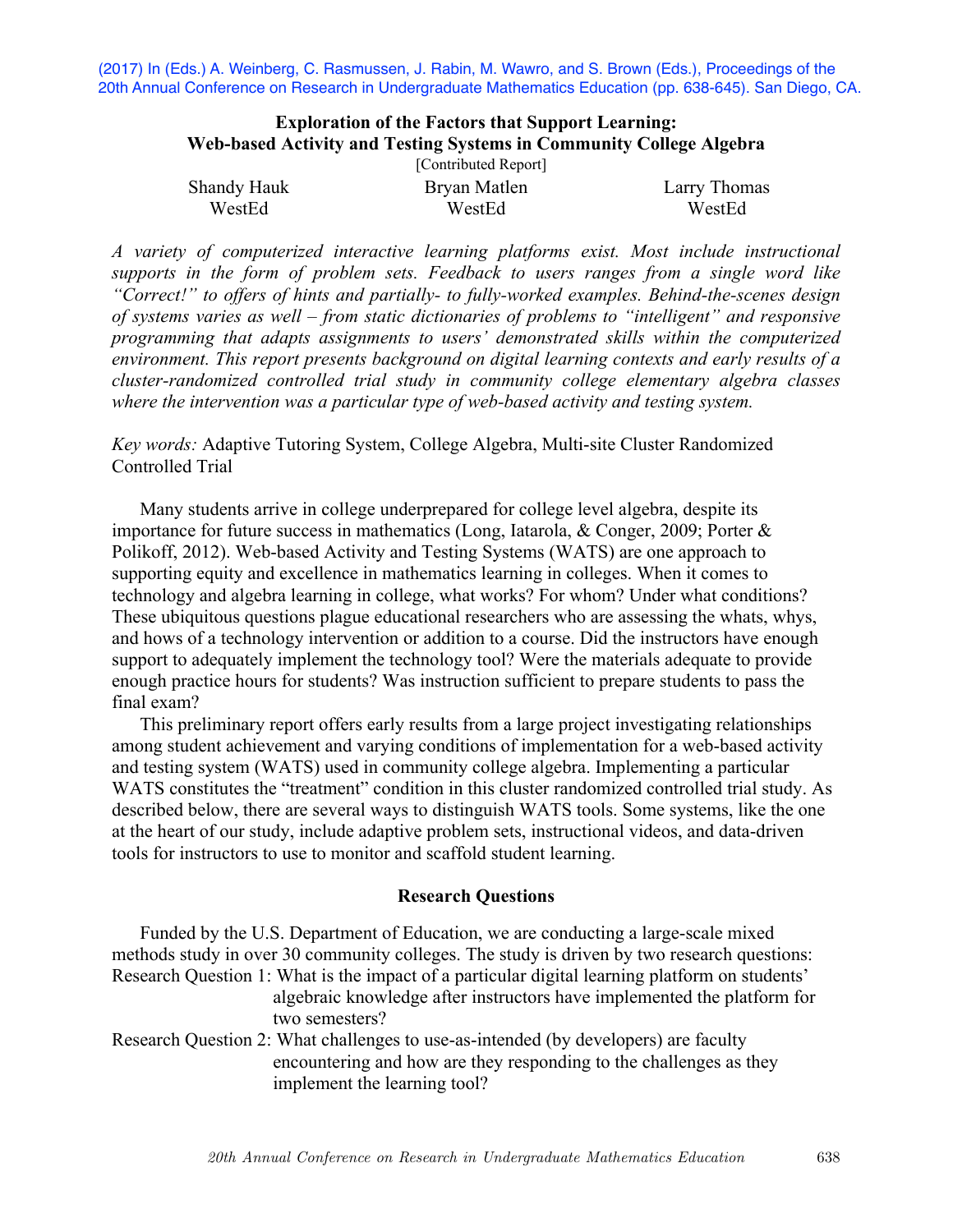## **Background and Conceptual Framing**

First, there are distinctions among cognitive, dynamic, and static learning environments (see Table 1). Web-based Activity and Testing System (WATS) learning environments can vary along at least two dimensions: (1) the extent to which they adaptively respond to student behavior and (2) the extent to which they are based on a careful cognitive model.

Table 1. *Conceptual Framework of the Types of Instruction Based on Adaptability and Basis in a Theory of Learning*

|                    |                | <b>Static</b>                                           | Dynamic                        |
|--------------------|----------------|---------------------------------------------------------|--------------------------------|
| Is a particular    | N <sub>0</sub> | Text and tasks with                                     | Adaptive tutoring systems      |
| model of learning  |                | instructional adaptation external (Khan Academy, ALEKS, |                                |
| explicit in design |                | to the materials                                        | ActiveMath)                    |
| and implementation | Yes            | Textbook design and use driven                          | "Intelligent" tutoring systems |
| (structure and     |                | by fidelity to an explicit theory                       | (Cognitive Tutor)              |
| processes)?        |                | of learning                                             |                                |

Static learning environments are those that are non-adaptive without reliance on an underlying cognitive model – they deliver content in a fixed order and contain scaffolds or feedback that are identical for all users. The design may be based on intuition, convenience, or aesthetic appeal. An example of this type of environment might be online problem sets from a textbook that give immediate feedback on accuracy to students (e.g., "Correct" or "Incorrect").

Dynamic learning environments keep track of student behavior (e.g., errors, error rates, or time-on-problem) and use this information in a programmed decision tree that selects problem sets and/or feedback based on students' estimated mastery of specific skills. An example of a dynamic environment might be a system such as ALEKS or the "mastery challenge" approach now used at the online Khan Academy. For example, at khanacadmy.org a behind-the-scenes data analyzer captures student performance on a "mastery challenge" set of items. Once a student gets six items in a row correct, the next level set of items in a programmed target learning trajectory is offered. Depending on the number and type of items the particular user answers incorrectly (e.g., on the path to six items in a row done correctly), the analyzer program identifies target content and assembles the next "mastery challenge" set of items.

Above and beyond such responsive assignment generation, programming in a "cognitivelybased" dynamic environment is informed by a theoretical model that asserts the cognitive processing necessary for acquiring skills (Anderson et al. 1995; Koedinger & Corbett, 2006). For example, instead of specifying only that graphing is important and should be practiced, a cognitively-based environment also will specify the student thinking and skills needed to comprehend graphing (e.g., connecting spatial and verbal information), and provide feedback and scaffolds that support these cognitive processes (e.g., visuo-spatial feedback and graphics that are integrated with text). In cognitively-based environments, scaffolds themselves can also be adaptive (e.g., more scaffolding through examples can be provided early in learning and scaffolding can be faded as a student acquires expertise; Ritter et al., 2007). Like other dynamic systems, cognitively-based systems can also provide summaries of student progress, which better enable teachers to support struggling students.

No fully tested cognitively-based system currently exists for college students learning algebra. As mentioned, several dynamic systems do exist (e.g., ALEKS, Khan Academy "Missions"). The particular WATS investigated in our study is accessed on the internet and is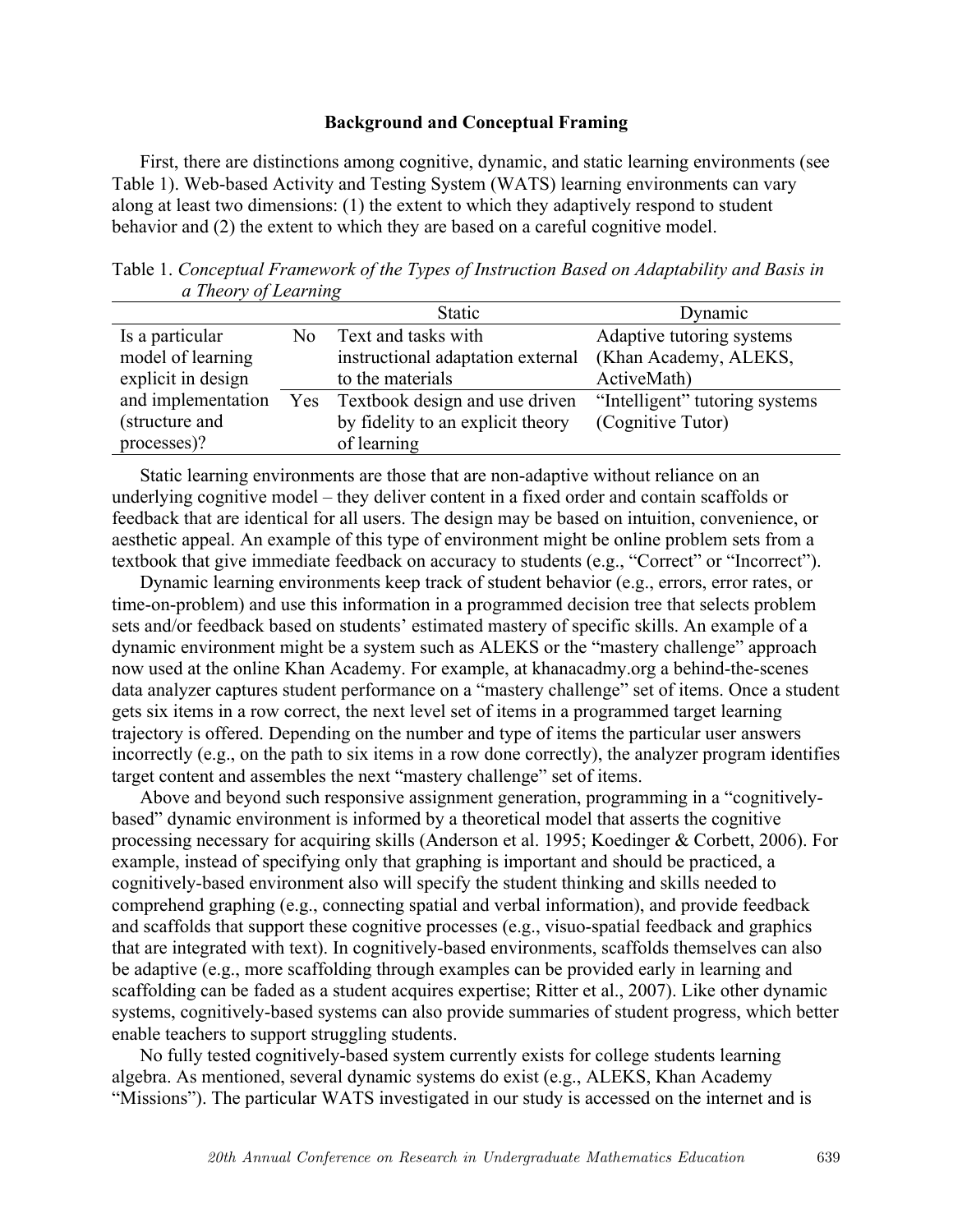designed primarily for use as replacement for some in-class individual seatwork and some homework. *Note*: We report here on data collected from the first of two years. The second year of the study – which repeats the design of the first – is currently underway. Hence, we purposefully under-report some details.

## **Method**

The study we report here is a multi-site cluster randomized trial. Half of instructors at each community college site are assigned to use a particular WATS in their instruction (treatment condition), the other half teach as they usually would, barring the use of the Treatment WATS tool (control condition). In addition, faculty participate for two semesters in order to allow instructors to familiarize themselves with implementing the WATS with their local algebra curriculum. Specifically, the Fall semester is a "field" semester to field-test the intervention and the Spring semester of the same academic year is the full "efficacy" study.

Using a stratified sampling approach to recruitment, we first conducted a cluster analysis on all 113 community college sites eligible to participate in the study (e.g., those offering semesterlong courses in elementary algebra that met at least some of the time in a physical classroom or learning/computer lab). The cluster analysis was based on college-level characteristics that may be related to student learning (e.g., average age of students at the college, the proportion of adjunct faculty, etc.). This analysis led to five clusters of colleges. Our recruitment efforts then aimed to include a proportionate number of colleges within each cluster. The primary value of this approach is that it allows more appropriate generalization of study findings to the target population (Tipton, 2014). The first cohort of participants was a sample of 38 colleges similar to the overall distribution across clusters that was the target for the sample (see Figure 1).



*Figure 1.* Recruited sample proportions and target sample proportions across clusters.

## **Sample for this Report**

Initial enrollment in the study included 89 teachers across the 38 college sites. For this report on early results, we have used the data from 510 students of 29 instructors across 18 colleges. Student and teacher numbers related to the data reported on here are shown in Table 2.

| Table 2. Counts of Teachers, Students, and Cotteges in the Study |          |                 |          |
|------------------------------------------------------------------|----------|-----------------|----------|
| Condition                                                        | Teachers | <i>Students</i> | Colleges |
| Control                                                          |          | 328             |          |
| Treatment                                                        |          | 182             |          |
| Total                                                            |          | 510             |          |

Table 2. *Counts of Teachers, Students, and Colleges in the Study*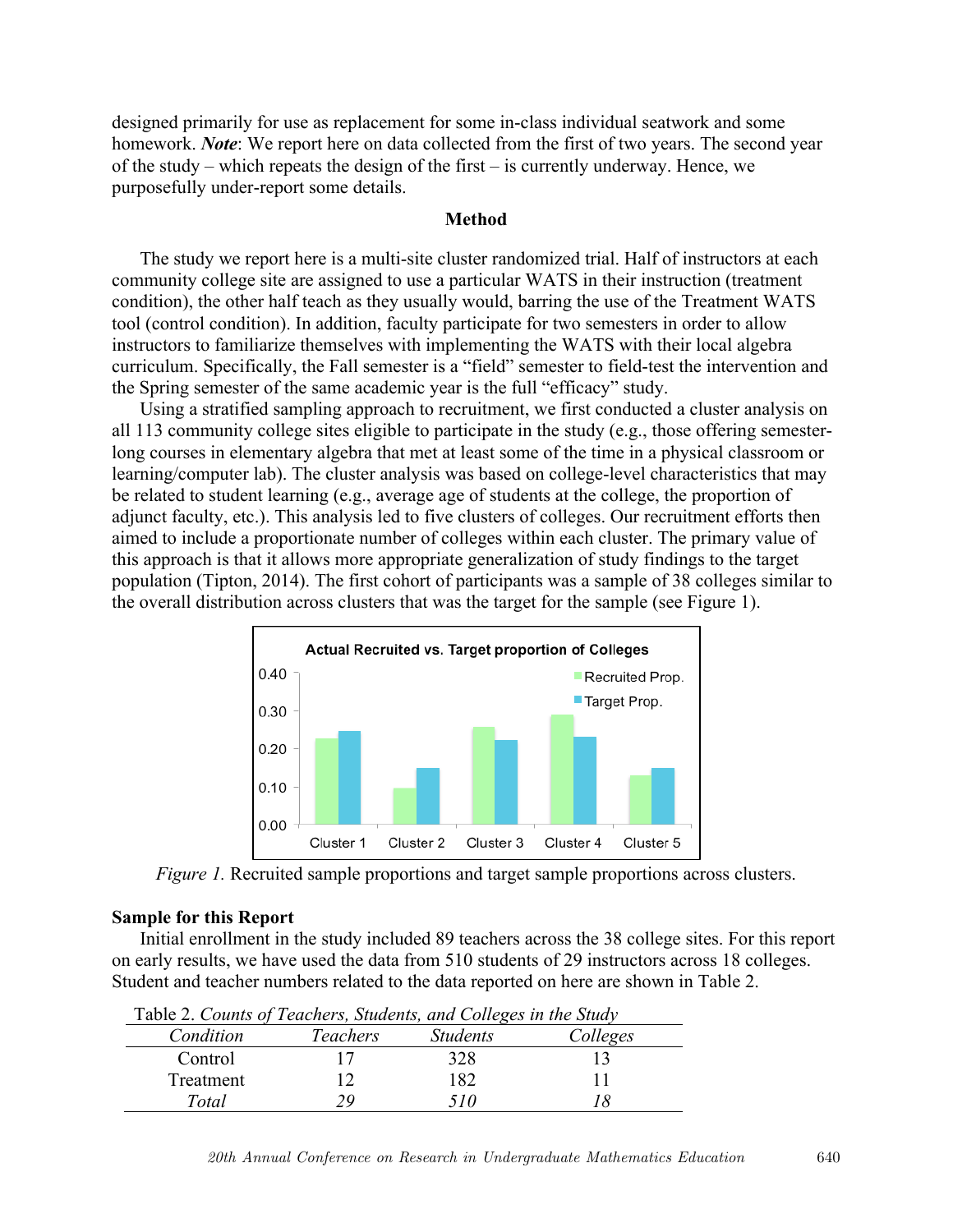### **Results**

The primary outcome measure for students' performance is an assessment from the Mathematics Diagnostic Testing Program (MDTP), which is a valid and reliable assessment of students' algebraic knowledge (Gerachis & Manaster, 1995). The primary aim of the quantitative analysis was to address Research Question 1, what is the impact of WATS use on students' outcomes? To this end, we employed Hierarchical Linear Modeling (HLM) (Raudenbush & Bryk, 1998) to predict students' end of semester MDTP scores. The HLM model includes a random effect of teacher to account for the nesting of students within instructors, and covariates that account for students' pretest MDTP scores at both student and teacher levels (i.e., student scores are aggregated at the teacher level; covariates were grand mean centered to achieve the intended covariate-adjustment). Importantly, in the model below, *WATSj* represents a dichotomous variable (dummy coded) indicating treatment assignment, and the main effect of the intervention is captured by  $\beta_{01}$ .

#### **Model**

$$
\gamma_{ij} = \beta_{00} + \beta_{01} WATS_j + \beta_{10} StuPre_{ij} + \beta_{02} TeaPre_j + \xi_{0j} Tea_j + \varepsilon_{I0} Stu_{ij}
$$

The random and fixed effects for the model presented above are displayed in Tables 3 and 4, respectively.

| Table 3. Random Effects of the Model |  |  |
|--------------------------------------|--|--|

|                                  | Variance | <b>Standard Deviation</b> |
|----------------------------------|----------|---------------------------|
| Teacher $\xi_{0I}$               | 695      | 2.64                      |
| Level-1 Error $\varepsilon_{10}$ | 37.69    | 6 14                      |

| Variable               |       | <b>Standard Error</b> | <i>p</i> -value |
|------------------------|-------|-----------------------|-----------------|
| Intercept $\beta_{00}$ | 21.98 | 0.74                  | $\leq .001$     |
| WATS $\beta_{01}$      | 2.59  | 117                   | .04             |
| StuPre $\beta_{10}$    | 0.54  | 0.04                  | $\leq .001$     |
| TeaPre $\beta_{02}$    | 0.35  | ገ 17                  |                 |

Table 4. *Fixed Effect Results of the Model*

Controlling for students' pretest scores, we found that using WATS corresponded to a 2.59 point increase in students' post-test scores, a statistically significant positive effect  $(p < .05)$ . Since the post-test is out of a 50 point total, the estimate corresponds to about 5 percentage points greater post-test score, on average, for treatment group students (2.59/50). The Hedges *g* value for this effect is 0.32, which is considered a small but noteworthy effect in educational research for studies of this size (Cheung & Slavin, 2015; Hill et al. 2008). The 95% confidence interval of the Hedges *g* value is .14 - .50.

We note this study suffered from high instructor attrition, which may bias the outcome of results. To investigate the robustness of the findings above, we are in the process of repeating this study with a second cohort of participants during the current (2016-17) academic year. Pooling the results of these two studies will help to determine the extent to which study results replicate with different populations. In this same vein, we plan to reanalyze the results using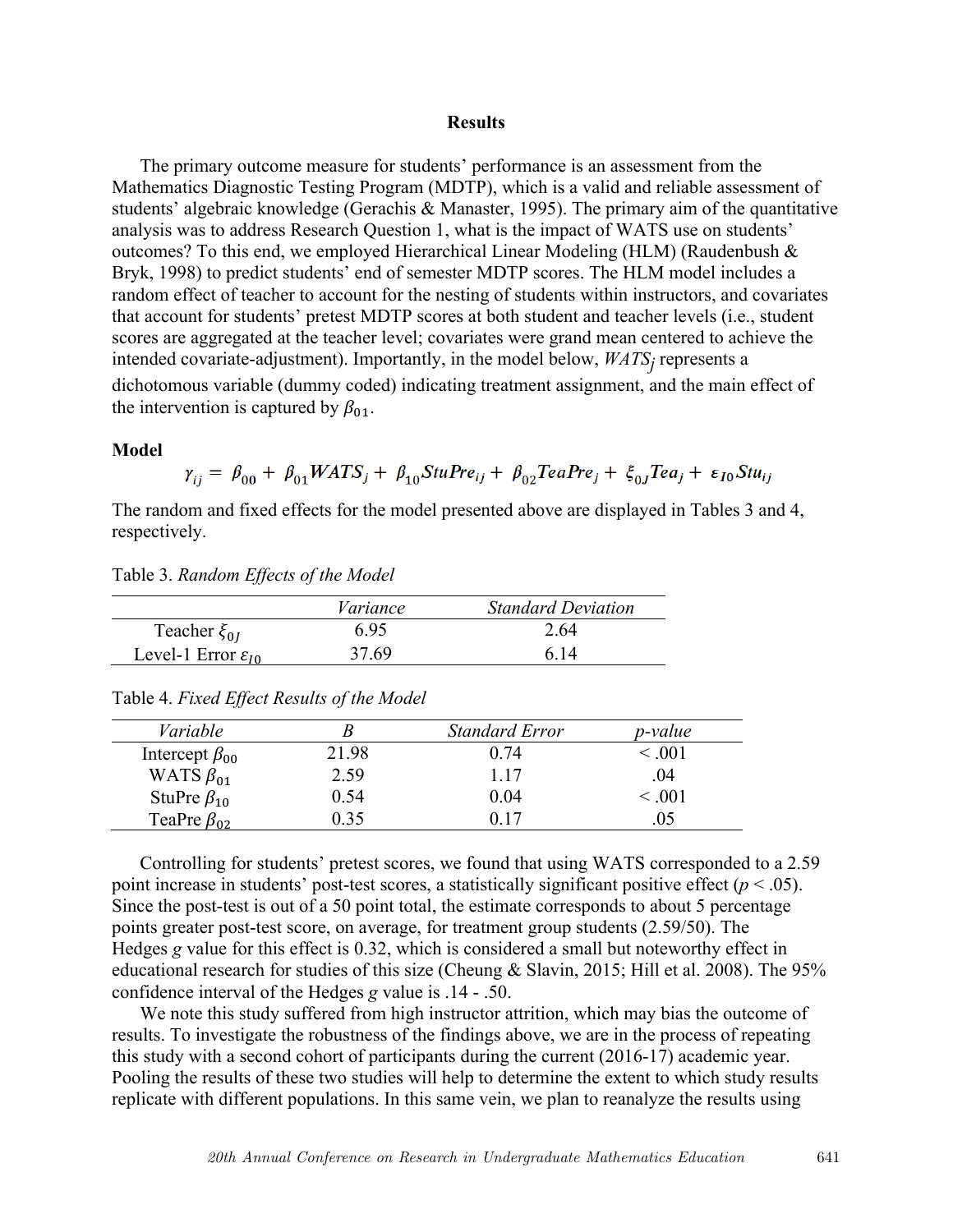post-test scores that are estimated using item response theory (IRT). IRT is a measurement approach that takes into consideration potential differences in item characteristics when scoring individuals and places scores on a continuous metric. The use of IRT will allow us to take into consideration the difficulty and discriminability of items and represent these in the calculation of post-test scores, which can then be analyzed using the model presented above.

To address Research Question 2, a great deal of textual, observational, and interview data were gathered last year (and will be gathered again for the second iteration of the study). These data allow careful analysis of the intended and actual use of the learning environment and the classroom contexts in which it is enacted – an examination of implementation structures and processes. Indices of specific and generic fidelity derived from this work also will play a role in HLM generation and interpretation in the coming year.

As in many curricular projects, developers of the WATS in our study paid attention to learning theory in determining the content in the web-based system, but the same was not true for determining implementation processes and structures. The pragmatic details of large-scale classroom use were under-specified. Developers articulated their assumptions about what students learned as they completed activities, but the roles of specific components, including the instructor role in the mediation of learning, were not clearly defined. Thus, there was an underdetermined "it" to which developers expected implementers (instructors and students) to be faithful.

*Fidelity of implementation* is the degree to which an intervention or program is delivered as intended (Dusenbury, Brannigan, Falco, & Hansen, 2003). Do implementers understand the trade-offs in the daily decisions they must make "in the wild" and the short and long-term consequences on student learning as a result of compromises in fidelity? As Munter and colleagues (2014) have pointed out, there is no agreement on how to assess fidelity of implementation. However, there is a growing consensus on a component-based approach to measuring its structure and processes (Century & Cassata, 2014). Century and Cassata's summary of research offers five components to consider in fidelity of implementation: Diagnostic, Procedural, Educative, Pedagogical, and Student Engagement (see Table 5).

| Components              | Focus                                                                                                                                                                                                                                                                                       |
|-------------------------|---------------------------------------------------------------------------------------------------------------------------------------------------------------------------------------------------------------------------------------------------------------------------------------------|
| Diagnostic              | These factors say what the "it" is that is being implemented (e.g., what<br>makes this particular WATS distinct from other activities).                                                                                                                                                     |
| Structural-Procedural   | These components tell the user (in this case, the instructor) what to do<br>(e.g., assign intervention x times/week, y minutes/use). These are aspects<br>of the <i>expected</i> curriculum.                                                                                                |
| Structural-Educative    | These state the developers' expectations for what the user needs to know<br>relative to the intervention (e.g., types of technological, content, and<br>pedagogical knowledge needed by an instructor).                                                                                     |
| Interaction-Pedagogical | These capture the actions, behaviors, and interactions users are expected<br>to engage in when using the intervention (e.g., intervention is at least $x$<br>$\%$ of assignments, counts for at least $\gamma$ % of student grade). These are<br>aspects of the <i>intended</i> curriculum. |
| Interaction-Engagement  | These components delineate the actions, behaviors, and interactions that<br>students are expected to engage in for successful implementation. These<br>are aspects of the <i>achieved</i> curriculum.                                                                                       |

Table 5. *Components and Focus in a Fidelity of Implementation Study*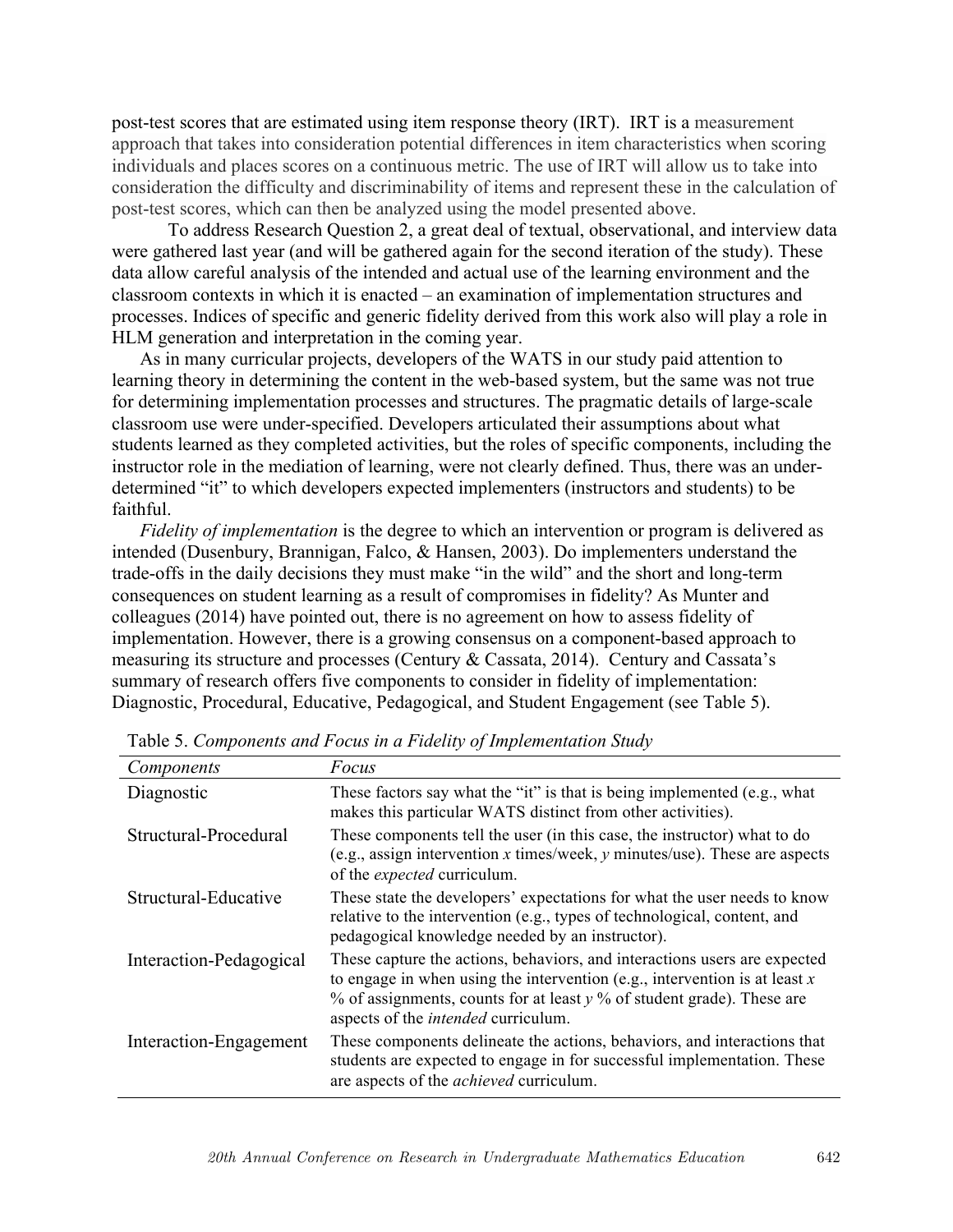The components in Table 5 are operationalized through a rubric, the guide for collecting and reporting data in our implementation study. A rubric articulates the expectations for a category by listing the criteria, or what counts, and describes the levels of quality from low to high. Each component has several factors that define the component. The research team has developed a rubric for fidelity of implementation that identify measurable attributes for each component (for example, see Table 6 for some detail on the "educative" component).

Table 6. *Example Rubric Descriptors for Levels of Fidelity, Structural-Educative Component.*

|                                                                  | <b>High Level of Fidelity</b>                                                                                                                                          | Moderate Fidelity                                                                                                                                          | Low Level of Fidelity                                                                                                                                                 |  |  |
|------------------------------------------------------------------|------------------------------------------------------------------------------------------------------------------------------------------------------------------------|------------------------------------------------------------------------------------------------------------------------------------------------------------|-----------------------------------------------------------------------------------------------------------------------------------------------------------------------|--|--|
| Users'<br>proficiency in<br>math content                         | Instructor is proficient to<br>highly proficient in the<br>subject matter.                                                                                             | Instructor has some gaps<br>in proficiency in the<br>subject matter.                                                                                       | Instructor does not have<br>basic knowledge and/or<br>skills in the subject area.                                                                                     |  |  |
| Users'<br>proficiency in<br><b>TPCK</b>                          | Instructor regularly<br>integrates content,<br>pedagogical, and<br>technological knowledge<br>in classroom instruction.<br>Communicates with<br>students through WATS. | Instructor struggles to<br>integrate CK, PK, and TK<br>in instruction.<br>Occasionally sends digital<br>messages to students using<br>WATS tools.          | Instructor CK, PK, and/or<br>TK sparse or applied in a<br>haphazard manner in<br>classroom instruction.<br>Rarely uses WATS tools<br>to communicate with<br>students. |  |  |
| Users'<br>knowledge of<br>requirements<br>of the<br>intervention | Instructor understands<br>philosophy of WATS<br>resources (practice items,<br>"mastery mechanics,"<br>analytics, and coaching<br>tools),                               | Instructor understanding of<br>the philosophy of WATS<br>tool has some gaps.<br>NOTE: Disagreeing is<br>okay, this is about<br>instructor knowledge of it. | Instructor does not<br>understand philosophy of<br>WATS resources. NOTE:<br>Disagreeing is okay, this is<br>about instructor<br>knowledge of it.                      |  |  |
| Users'<br>knowledge of<br>requirements<br>of the<br>intervention | Instructor understands the<br>purpose, procedures,<br>and/or the desired<br>outcomes of the project<br>(i.e., "master")                                                | Instructor understanding of<br>project has some gaps<br>(e.g., may know purpose,<br>but not all procedures, or<br>desired outcomes).                       | Instructor does not<br>understand the purpose,<br>procedures, and/or desired<br>outcomes. Problems are<br>typical.                                                    |  |  |

*Educative:* These components state the developers' expectations for what the user (instructor) needs to know relative to the intervention.

### **Defining and Refining Measures for the Fidelity of Implementation Rubric**

The ultimate purpose of a fidelity of implementation rubric is to articulate how to determine what works, for whom, under what conditions. In addition to allowing identification of alignment between developer expectations and classroom enactment, it provides the opportunity to discover where productive adaptations may be made by instructors, adaptations that boost student achievement beyond that associated with an implementation faithful to the developers' view.

In using the rubric, we assign a number to each level of fidelity. This can be as simple as a 3 for a high level of fidelity, 2 for a moderate level of fidelity, or a 1 for a low level; or the items can be weighted. The general score for the intervention will be the total number of points assigned in completing the rubric as a ratio of the total possible, across all instructors. It will also be possible to create a fidelity of implementation score on each row for each instructor – these data will be used in statistical modeling of the impact of the intervention as part of a "specific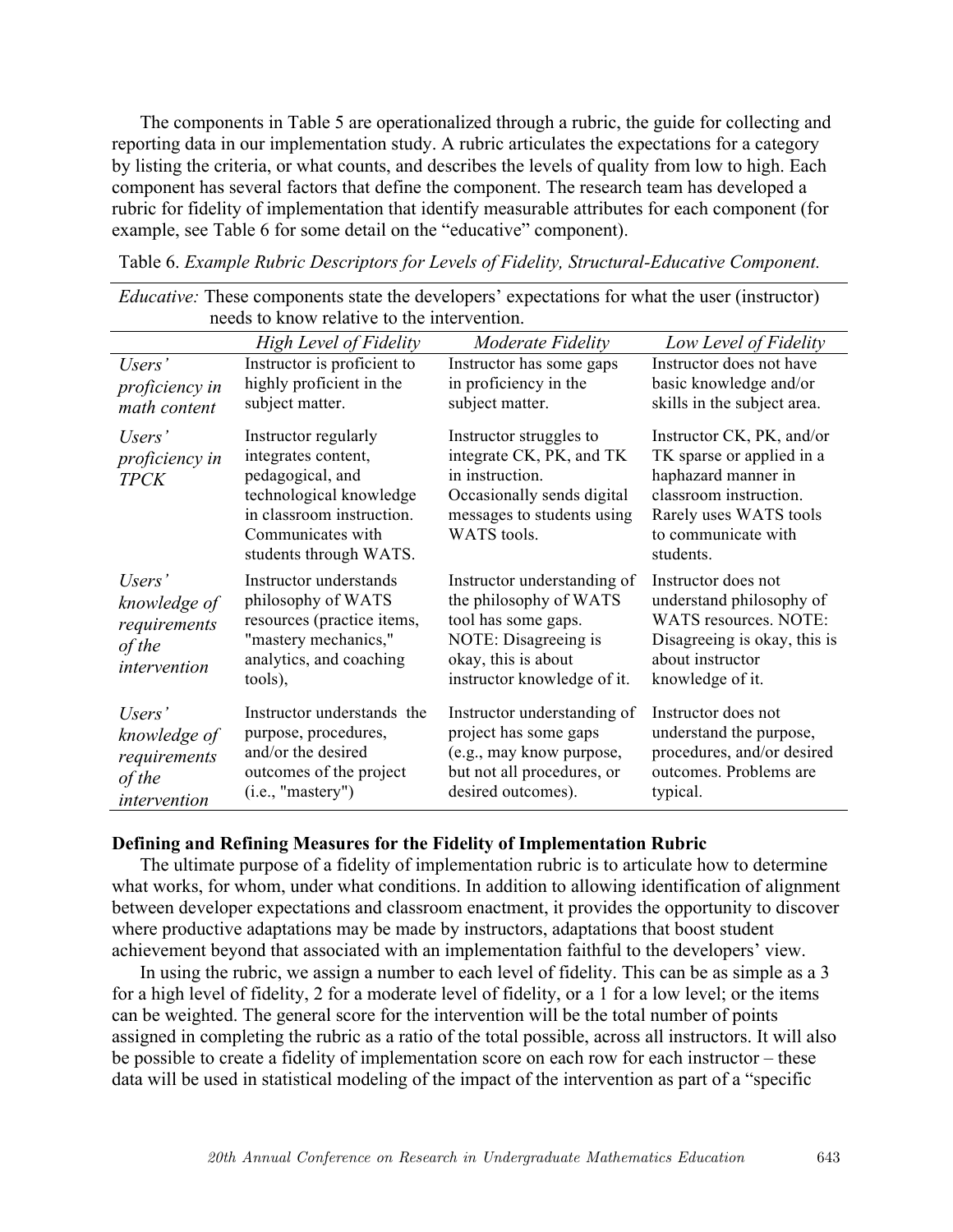fidelity index" (Hulleman & Cordray, 2009). We first total points for the item, then the component, and finally all components for a single score as an index of implementation.

# **Next Steps**

In upcoming work, we will analyze a host of data on students, teachers, and colleges that may influence learning with WATS, including issues of feasibility of use in differing contexts, and measures associated with the nature of alignment or "fidelity" of implementation to WATS developers' expectations. Such analysis will help to inform important questions such as how and for whom WATS are most effective.

As indicated above, we will continue this study with a second cohort of new participants who will repeat the year-long study in the 2016-2017 academic year. Also, between now and the conference we will do more complex modeling of the data, with the introduction of IRTinformed scores and specific fidelity indices. Our specific objectives in the coming six months are to (1) continue analyses from the Spring 2016 efficacy study, and (2) conduct the field-test semester of the study with second cohort of participants.

#### **Acknowledgement**

This project is supported by a grant from the U.S. Department of Education, Institute of Education Sciences (IES-R305A-140340). Any opinions, findings, conclusions or recommendations are those of the authors and do not necessarily reflect the views of the Federal Government.

#### **References**

- Anderson, J. R., Corbett, A. T., Koedinger, K. R., & Pelletier, R. (1995). Cognitive tutors: Lessons learned. *The Journal of the Learning Sciences, 4*(2), 167-207.
- Cheung, A., & Slavin, R.E. (2015, September). *How methodological features affect effect sizes in education.* Baltimore, MD: Johns Hopkins University, Center for Research and Reform in Education. Source: http://www.bestevidence.org/methods/methods.html
- Dusenbury, L., Brannigan, R., Falco, M., & Hansen, W. B. (2003). A review of research on fidelity of implementation: implications for drug abuse prevention in school settings. *Health Education Research*, *18*(2), 237-256.
- Gerachis, C., & Manaster, A. (1995). *User manual*. Mathematics Diagnostic Testing Project, California State University/University of California. Retrieved from http://mdtp.ucsd.edu/approvalstatus.shtml
- Hill, C. J., Bloom, H. S., Black, A. R., & Lipsey, M. W. (2008). Empirical benchmarks for interpreting effect sizes in research. *Child Development Perspectives, 2(3),* 172- 177.
- Hulleman, C. S., & Cordray, D. (2009). Moving from the lab to the field: The role of fidelity and achieved relative intervention strength. *Journal of Research on Intervention Effectiveness*, *2*(1), 88-110.
- Koedinger, K. R., & Corbett, A. T. (2006). Cognitive tutors: Technology bringing learning science to the classroom. In K. Sawyer (Ed.), *Cambridge Handbook of the Learning Sciences* (pp. 61-78). New York: Cambridge University Press.
- Koedinger, K.R., & Sueker, E.L.F. (1996). PAT goes to college: Evaluating a cognitive tutor for developmental mathematics. In *Proceedings of the Second International Conference on the*